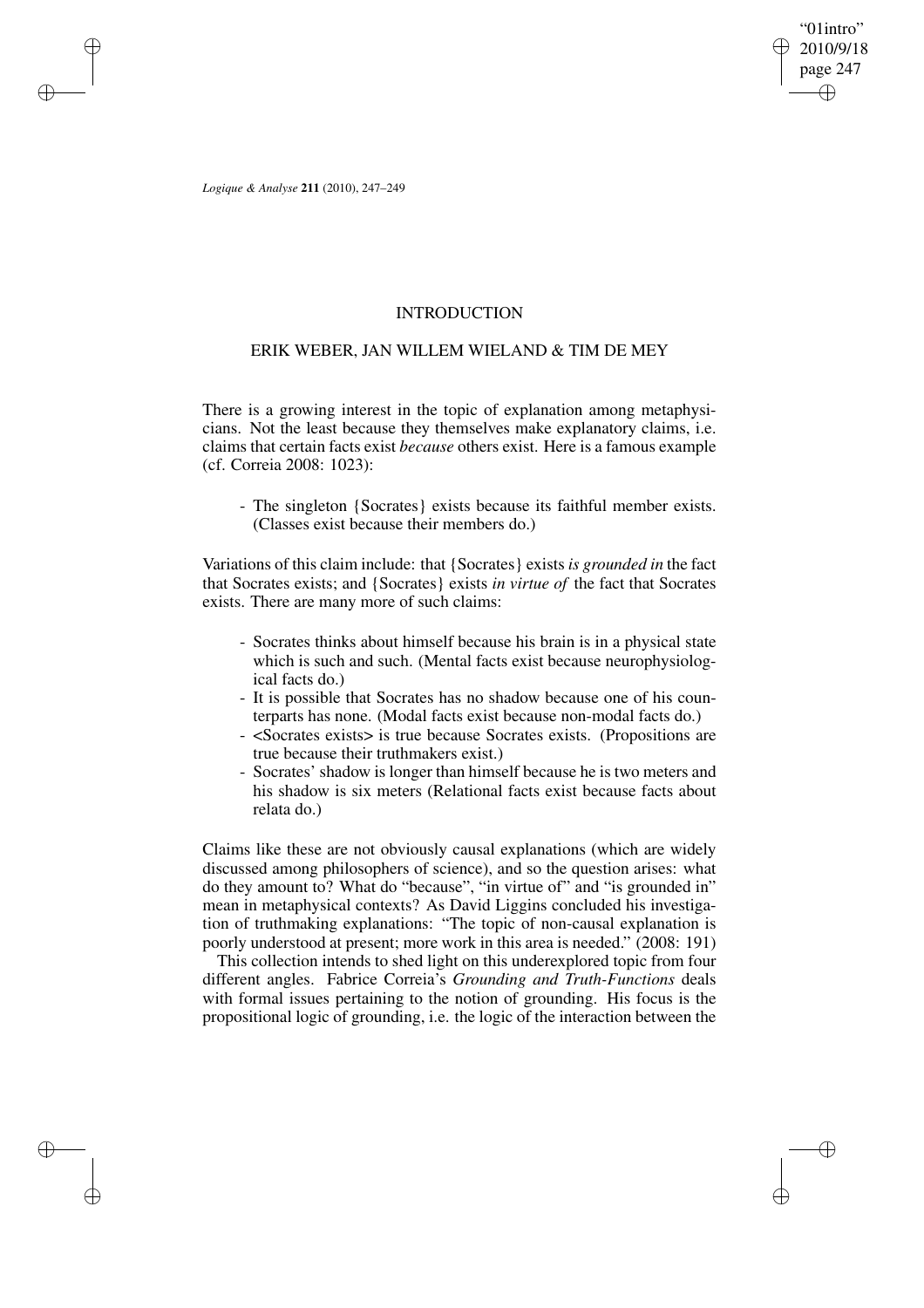"01intro" 2010/9/18 page 248 ✐ ✐

✐

✐

### 248 ERIK WEBER, JAN WILLEM WIELAND & TIM DE MEY

notion of grounding and the truth-functions. Arianna Betti's *Explanation in Metaphysics and Bolzano's Theory of Ground and Consequence* takes up a historical perspective. She delves into Bolzano's notion of grounding and puts it to work in the recent debate about truthmaking. Benjamin Schnieder's *A Puzzle About 'Because'* focuses on the semantics of the 'because' connective. He generates a puzzle from some plausible assumptions about this connective plus a common view on conceptual analysis, and surveys four solutions. Finally, *Metaphysical Explanatory Asymmetries* by Jan Willem Wieland and Erik Weber uses material from the philosophy of science. They investigate whether metaphysical explanation is asymmetric by comparing it with scientific explanation and evaluating whether the nature of the asymmetry can be the same.

This collection is one of the outputs of a research project entitled *Development and application of an integrated methodology for analytic metaphysics*. This project was a metaphilosophical one: its aim was to engage in debates concerning the aims and methods of analytic metaphysics. This collection fits into our attempts to clarify what analytic metaphysics is about: for metaphysicians it is important to have an opinion about whether and in which sense they are trying to explain things. Besides this collection and a series of papers in journals, the project resulted in two other collections of papers. The first is a special issue of the journal *Philosophica* (volume 81, 2008). The issue contains papers on the aims of metaphysics, on strategies for developing theories in the metaphysics of causation and on metaphysical argumentation in the domains of causation and of universals (see http://logica.ugent.be/philosophica/ for details). The second is the book *Worldviews, Science and Us: Studies of Analytic Metaphysics* (ed. R. Vanderbeeken & B. D'Hooghe; Singapore: World Scientific Publishers, 2009). This book covers various topics in analytic metaphysics (causation, dispositions, emergence, mathematical entities, natural kinds, personal identity, structural realism, time, tropes) from a methodological perspective: the authors shed light on the origin and evolution of the problems, on underlying assumptions and on issues regarding argumentation.

The idea for this collection grew at a workshop in Ghent on 22–23 April 2009, which was attended by all the contributors and at which draft versions of some of the papers were presented. For that workshop we received the financial support of the FWO research community *Research on the Construction of Integrating Worldviews* (http://www.vub.ac.be/CLEA/res /worldviews/).

> E-mail: Erik.Weber@UGent.be E-mail: Jan.Wieland@UGent.be E-mail: DeMey@fwb.eur.nl

✐

✐

✐

✐